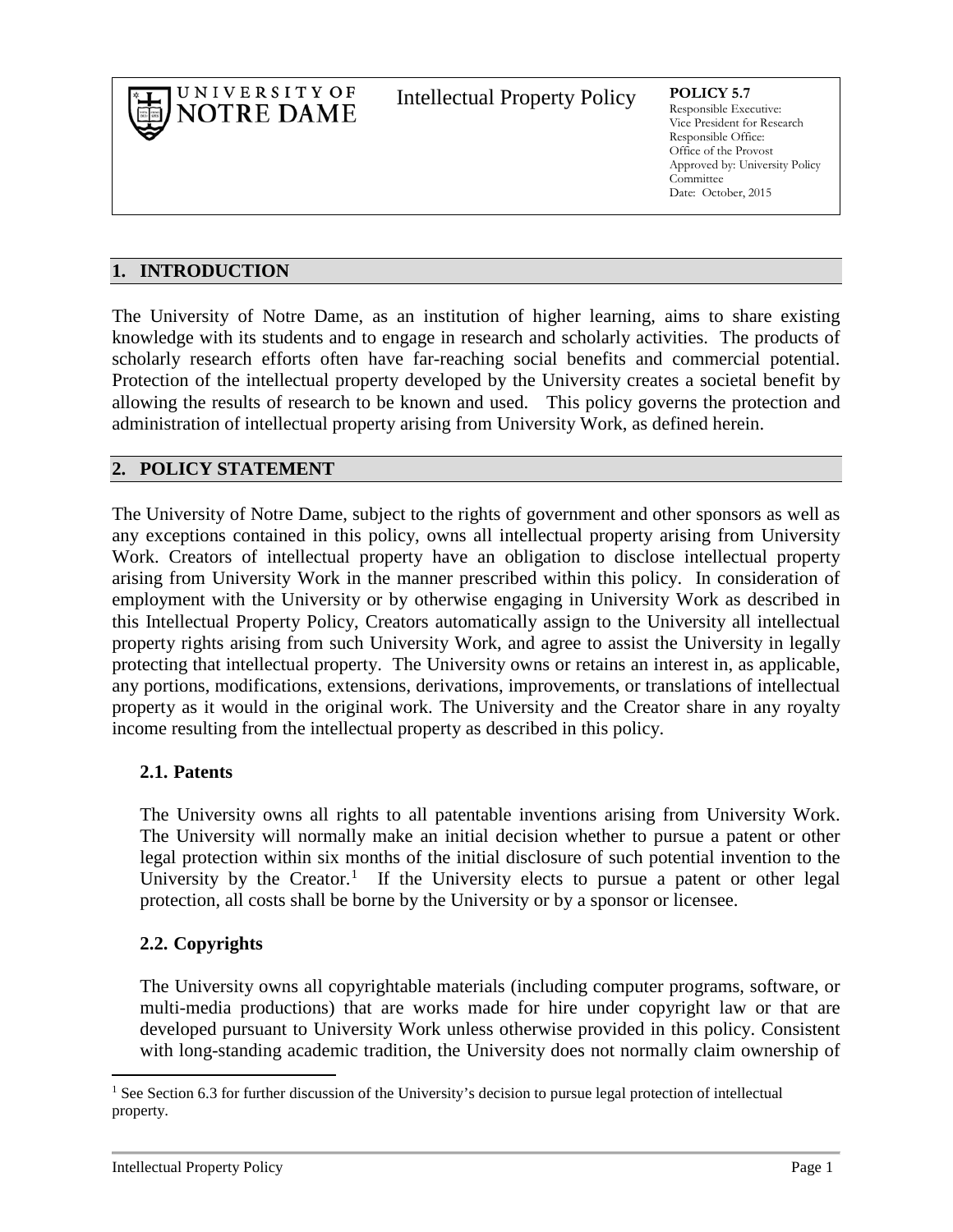works such as textbooks, articles, papers, scholarly monographs, or artistic works. Creators therefore retain copyright in such works, unless such works are created under a grant or sponsored program that specifies ownership rights in some entity other than the Creator, such works are the subject of a contract modifying ownership rights, or rights in such works are otherwise addressed in this policy.

### **2.3. Educational Materials**

Educational materials produced in the normal course of the University's educational mission will generally be owned by the Creators of the materials. Certain circumstances, however, may give rise to ownership by the University, e.g., Educational Materials that are works made for hire, such as those produced by non-faculty employees within the specific scope of their employment with the University. Because all possible circumstances cannot be envisioned in this policy, the Office of the Vice President for Research will evaluate, or if it deems necessary identify another appropriate office of the University (taking into account the University's Delegation of Authority among any other relevant factors) to evaluate each particular situation to determine ownership interests and who may have the right to use the Educational Materials. The University intends for this evaluation of ownership interests and rights to use Educational Materials to take place prior to production of the materials, consistent with this policy.

## **2.3.1 Educational Materials Developed as Works Made for Hire**

The University owns all Educational Materials (including computer programs, software, mobile apps, games, or multi-media productions) that are works made for hire under copyright law, unless otherwise specified in this policy, or that are required to be assigned to the University by contract terms with third parties or by the terms of a grant or sponsored program under which the University is a recipient.

### **2.3.2 Educational Materials Developed on the Initiative of the Creator with less than Substantial Use of University Facilities and Resources**

This category includes a faculty member developing learning materials, whether printed, video, digital or in another format, to supplement a new or existing Notre Dame course, with incidental or less than substantial use of University-provided facilities or resources. In this situation, the Educational Materials would be owned by the Creator. As such, the Educational Materials could be used by the Creator outside the context of the University course, consistent with the University's Conflict of Interest and Conflict of Commitment policies. For any such use, the Creator is not allowed to use the University's name in conjunction with the Educational Materials without the specific written permission of the University. If the Creator of these types of Educational Materials seeks to distribute or share the Materials through University-provided platforms or channels, they may do so after reaching a written agreement with the Office of Research or the Office of the Provost, as applicable.

#### **2.3.3 Educational Materials Developed on the Initiative of the Creator with a Substantial use of University Facilities and Resources**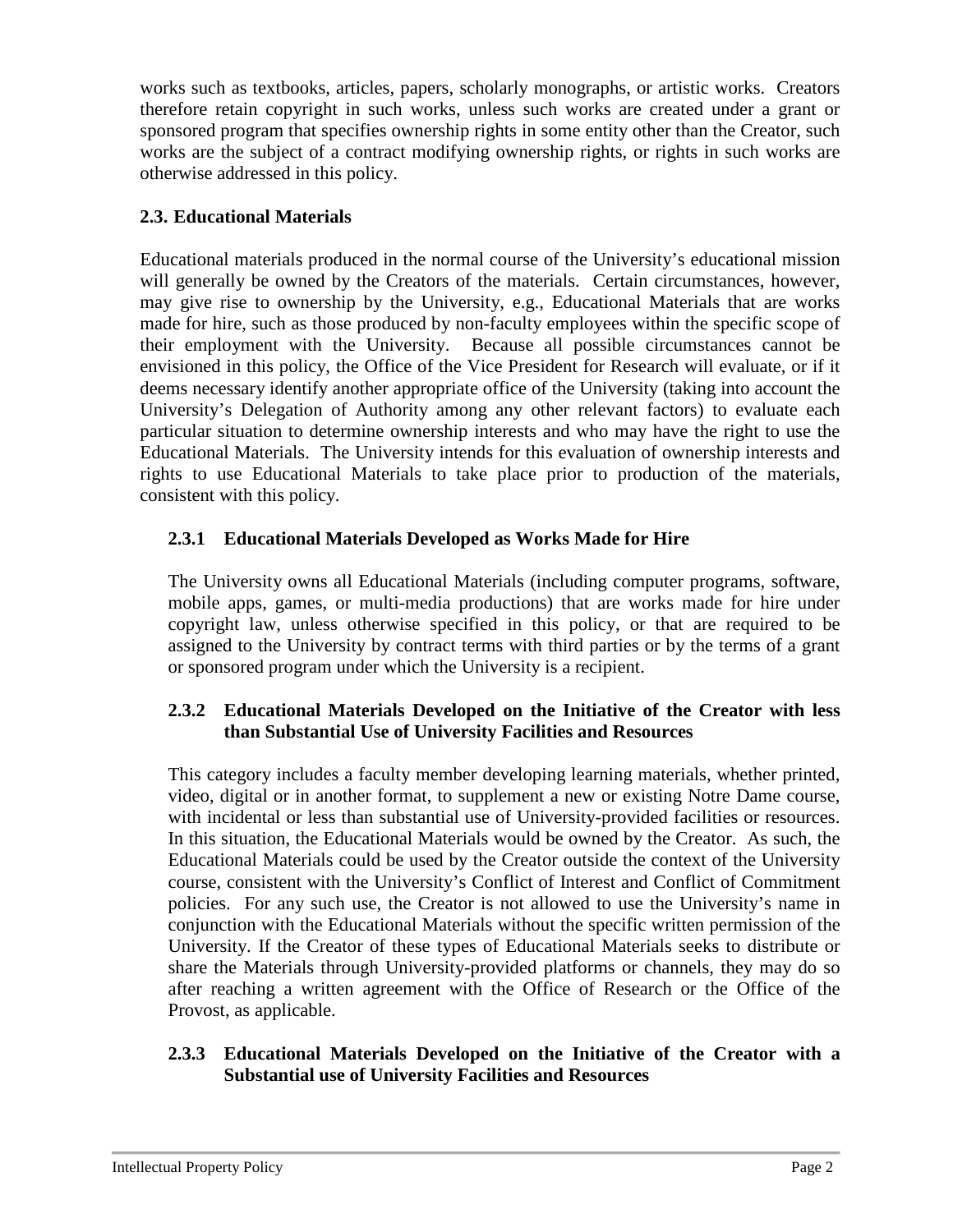Educational Materials that require greater than incidental use of University-provided facilities or resources, such as extensive video production, custom software development, course development with third-party vendors, and the like, making substantial use of University resources are owned by the University. The Creator maintains ownership of the underlying creative content of the materials while the University owns the tangible works developed. Creators of this type of Educational Materials grant to University a paid-up, royalty-free, nonexclusive license for the use, reproduction, and creation of derivative works of the underlying creative content for the University's purposes. The tangible Educational Materials owned by the University may be used by the Creator while still employed by the University, consistent with the University's Conflict of Interest, Conflict of Commitment policies. When the University engages Creators to use these types of Educational Materials within a partnership, consortium, or other arrangement for external distribution, entered into by the University, the rights and responsibilities of both the University and the Creator shall be governed by a written agreement. This written agreement will address issues such as compensation for production of the materials, sharing of any potential revenues resulting from commercial distribution of the Educational Materials, the relationship of the assignment to other duties, the use of the Educational Materials on an ongoing basis by the University and the Creator's involvement in such use, and any other relevant issues related to the production of the Educational Materials. For any other use of these Educational Materials outside the University, however, specific written permission of the University is required.

### **2.3.4 Educational Materials Commissioned for Production by the University**

Educational Materials commissioned for production at the initiative of the University, or with learning outcomes and creative content authored or designed by the University, are works made for hire, and as such are owned by the University. When the production of such a commissioned work is anticipated, a written agreement will be entered into in advance of production between the University and the Creator, acknowledging University's ownership rights in the Educational Materials. This written agreement will address issues such as compensation for production of the materials, sharing of any potential revenues resulting from commercial distribution of the Educational Materials, the relationship of the assignment to other duties, and any other relevant issues related to the production of the Educational Materials. Commissioned Educational Materials may be used by the Creator outside the University only with specific written permission of the University.

### **2.3.5 Educational Materials Funded by an External Sponsor**

Ownership of externally funded Educational Materials will be governed by the terms of the sponsor's agreement with the University. In the absence of specific ownership terms for Educational Materials in the sponsorship agreement, Educational Materials developed through external funding will be treated as though commissioned for production by the University.

### **2.3.6 Changes to Educational Materials**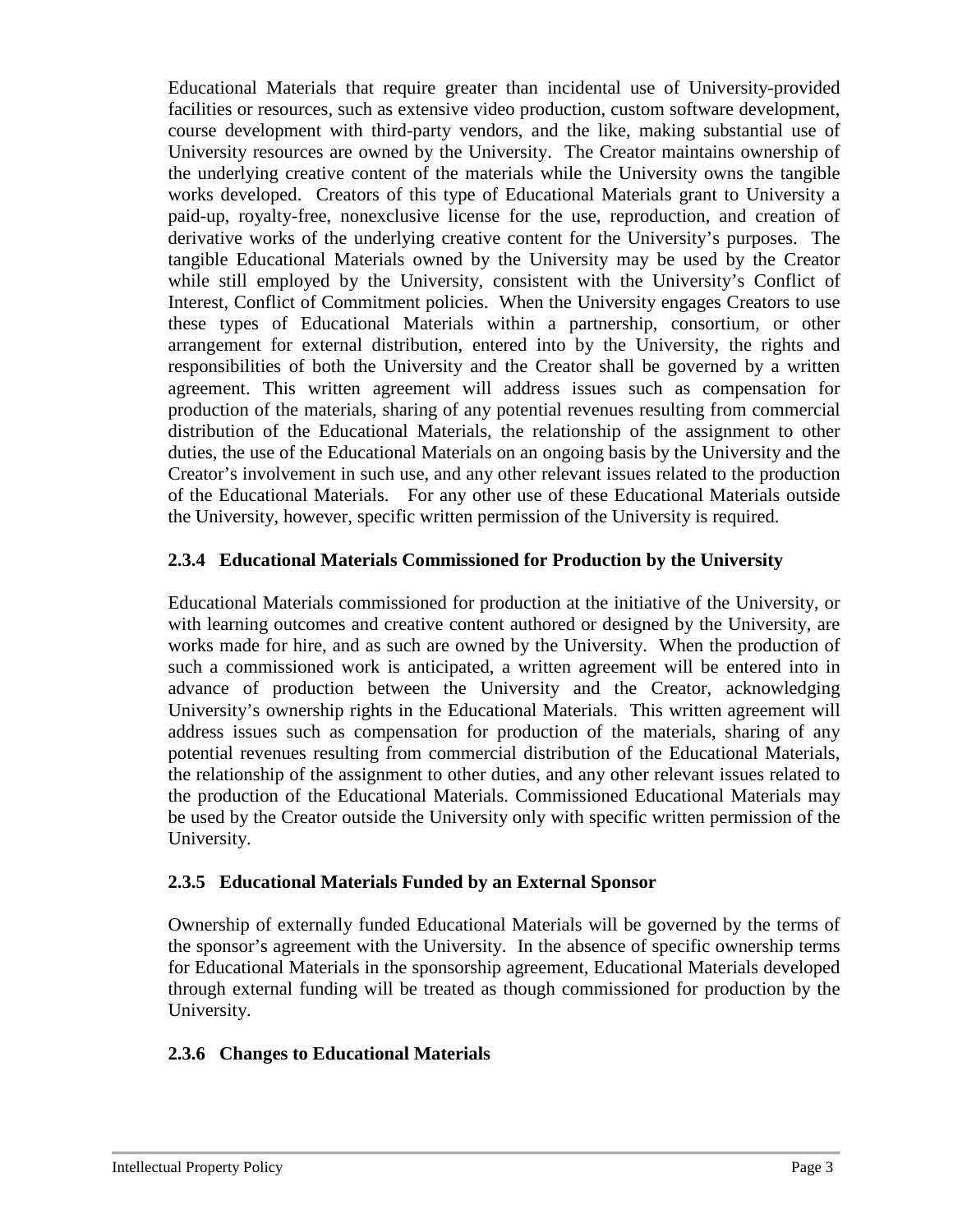The owner of Educational Materials has the right to change or make derivative works of his or her Educational Materials. Educational Materials owned by the University may only be changed, and derivative works of University-owned Educational Materials may only be made, with the written permission of the University.

## **2.4 Other Intellectual Property**

The University owns all other forms of intellectual property arising from University Work, including trade secrets, trademarks, and know–how (unless the know-how is related to intellectual property not otherwise owned by the University.) The University also owns or retains an interest in any portions, modifications, extensions or translations of intellectual property as it would the original work, Educational Materials or invention, consistent with the treatment of derivative works under copyright law.

## **2.5 Waivers**

The University may grant a waiver of any provision of this policy on a case-by-case basis. All waivers must be approved in writing and signed by the Vice President for Research or designee, consistent with the University's delegation of authority. Any decision to grant a waiver should take into account the best interests of the University and the facts of the particular situation involved. This paragraph shall not relieve the University of its obligations under this policy. Any waiver granted pursuant to this paragraph will apply only to obligations imposed on the Creator, unless otherwise agreed to by the Creator.

## **2.6 Amendments**

The University reserves the right to amend this policy at any time. Royalty distributions due to University employees with respect to intellectual property matters are established by the policy in effect at the time that the University enters into any license agreement or other contractual arrangement concerning exploitation of the intellectual property.

## **3. SCOPE**

This policy applies to faculty, staff, students and others who make use of University facilities, equipment, or other resources or who receive funds from the University in the form of salary, wages, stipend, or other support, but not including undergraduate financial aid.

The University will ordinarily waive its rights to intellectual property created by student Creators in the course of their academic course of study (other than University Work) where the use of University facilities, equipment or other resources has been properly authorized, except when:

- Faculty or staff involvement is substantial,
- The work is part of a larger University work or specifically commissioned by the University,
- The use of facilities, equipment, or other resources is in excess of the norm for educational purposes, or
- The intellectual property resulted from a student's employment with, or other related compensation by, the University
- An employee(s) of the University is also a Creator of the intellectual property, or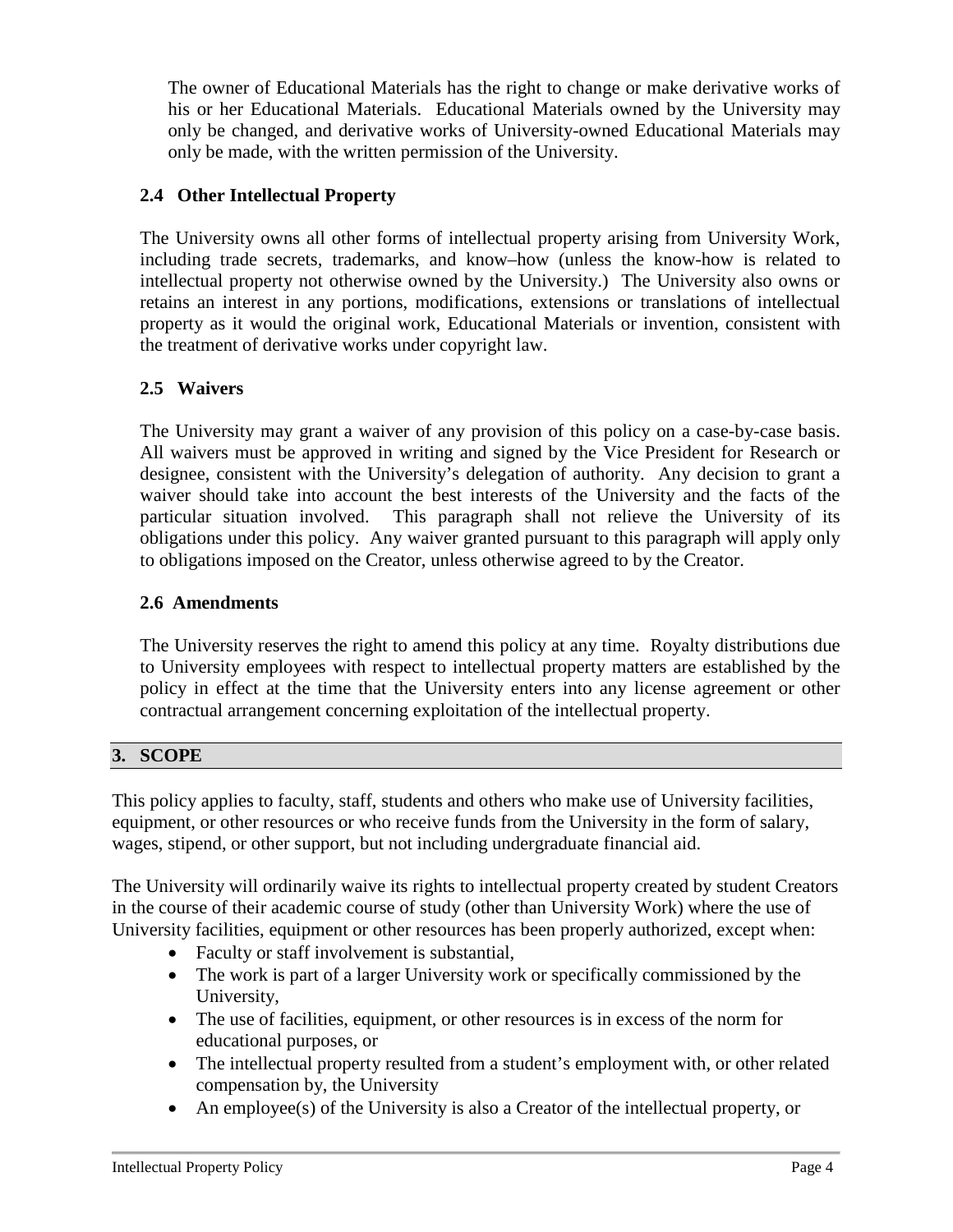• The United States of America or other external sponsor has rights in the intellectual property.

| 4. DEFINITIONS               |                                                                                                                                                                                                                                                                                                                                                                                                                                                                                                                                                                                                        |
|------------------------------|--------------------------------------------------------------------------------------------------------------------------------------------------------------------------------------------------------------------------------------------------------------------------------------------------------------------------------------------------------------------------------------------------------------------------------------------------------------------------------------------------------------------------------------------------------------------------------------------------------|
| <b>Creator</b>               | Any inventor, developer, or author, of intellectual property covered<br>by this policy, including faculty, students, and staff of the<br>University.                                                                                                                                                                                                                                                                                                                                                                                                                                                   |
| <b>Educational Materials</b> | The content and associated tools and technologies for delivery of<br>content, including materials developed for traditional "face-to-face"<br>classroom courses, as well as other delivery methods such as<br>Internet web-based delivery or other distance learning media. For<br>the purposes of this policy, Educational Materials do not normally<br>include works such as textbooks, articles, papers, scholarly<br>graphics,<br>architectural<br>industrial<br>monographs,<br>designs,<br>compositions, and literary or artistic works produced in the normal<br>course of academic scholarship. |
| <b>Intellectual Property</b> | Intellectual property refers to creations of the mind, such as<br>inventions; literary and artistic works; designs; and symbols, names<br>and images used in commerce.                                                                                                                                                                                                                                                                                                                                                                                                                                 |
| <b>Net Royalty</b>           | Revenue arising from the licensing of the University's Intellectual<br>Property, less the University's costs and expenses associated with<br>the legal protection, commercialization, or internal development of<br>the Intellectual Property.                                                                                                                                                                                                                                                                                                                                                         |
| <b>Substantial Use</b>       | The utilization of University facilities, equipment, personnel<br>(including graduate students), or other resources beyond that which<br>is normally provided to carry out one's assigned duties. Normal use<br>of assigned office space, office equipment, library resources, or<br>administrative staff would not be considered "substantial use."                                                                                                                                                                                                                                                   |
| <b>University Work</b>       | Any research or development activity which is undertaken in<br>connection with an externally funded project, or which derives from<br>the scholarship, duties, and responsibilities for which a person is<br>employed by or otherwise compensated by the University, or which<br>is conducted with Substantial Use of University facilities or<br>resources, consistent with the University's Conflict of Commitment<br>Policy.                                                                                                                                                                        |

# **5. RESPONSIBILITIES**

### **5.1 Office of the Vice President for Research**

The Office of the Vice President for Research is responsible for intellectual property protection. Where actions or decisions in this policy are to be taken by the University, this Office, with advice from the Committee on Intellectual Property and the Office of General Counsel where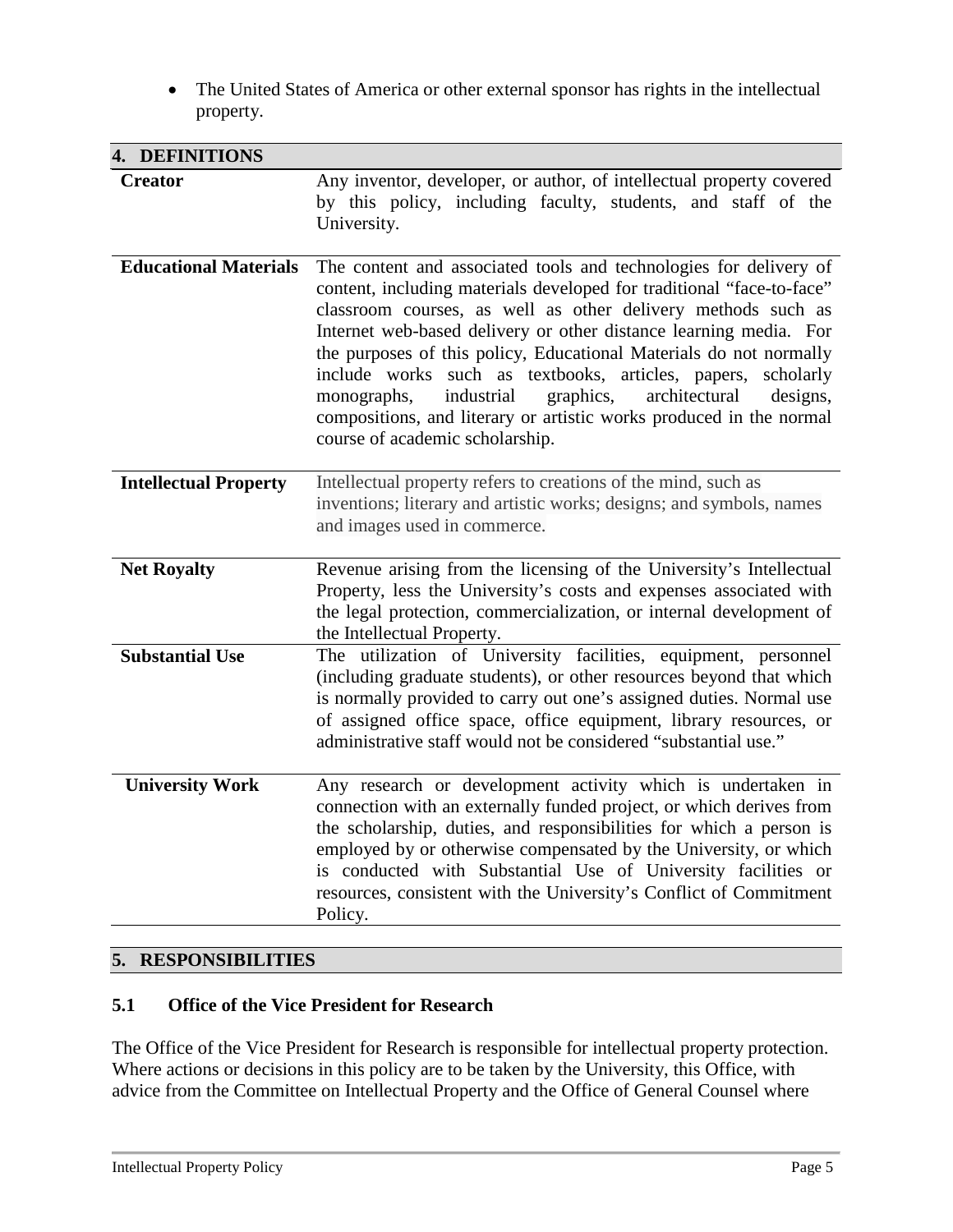appropriate, will have ultimate responsibility*.* The Office of Technology Transfer (OTT) reviews all intellectual property disclosures and administers all aspects of the intellectual property process. Under the guidance of the Vice President for Research, OTT is assigned the sole role for dealing with third parties with respect to disposition of intellectual property rights including licensing and deal negotiation, consistent with the University's delegation of authority.

### **5.2 University Committee on Intellectual Property**

The University Committee on Intellectual Property advises the Vice President for Research on intellectual property matters generally and the disposition of rights in those intellectual properties referred to the committee. At the request of the Vice President for Research, the committee will be available to assist in mediating disputes on matters related to intellectual property developed by members of the University.

### **6. PROCEDURES**

### **6.1 Disclosure**

Creators have a duty to communicate, in a timely manner, all creations of intellectual property covered by this policy to the OTT. They are also required to cooperate fully in steps necessary to protect the University's rights. The failure to confirm these obligations in no way diminishes or extinguishes the rights of the University. Creators shall disclose modifications, extensions, derivations, improvements, or translations of previously identified works, educational materials, or inventions to the University, and such disclosures will be administered according to this policy. Disclosure of modifications, extensions, derivations, improvements, or translations to the University is required regardless of any previous or pending University decision to assign rights or interests to the creator in the case of an underlying work or invention.

### **6.2 Review**

Upon receipt of the Intellectual Property disclosure, the OTT will ensure that the ownership rights are properly defined. OTT may use any resources necessary to perform an adequate review of the intellectual property. Once the scope of the University's ownership interest has been defined, the invention will be evaluated on the basis of protectability, including patentability, and commercial feasibility.

The Creators will be informed in writing of the action the University intends to pursue with respect to the intellectual property; this communication will normally take place within six months of the disclosure of the intellectual property to the OTT. The OTT will advise the Creators in writing if it needs more than six months to properly evaluate the intellectual property. The University may, at any time, elect not to pursue legal protection or commercialization, at which time all University rights to the intellectual property may be released by the University, in its discretion, to the Creator(s) of the intellectual property at their request, subject to any restrictions imposed by grant, sponsor, or other requirement.

## **6.3 Assignment of Ownership Rights**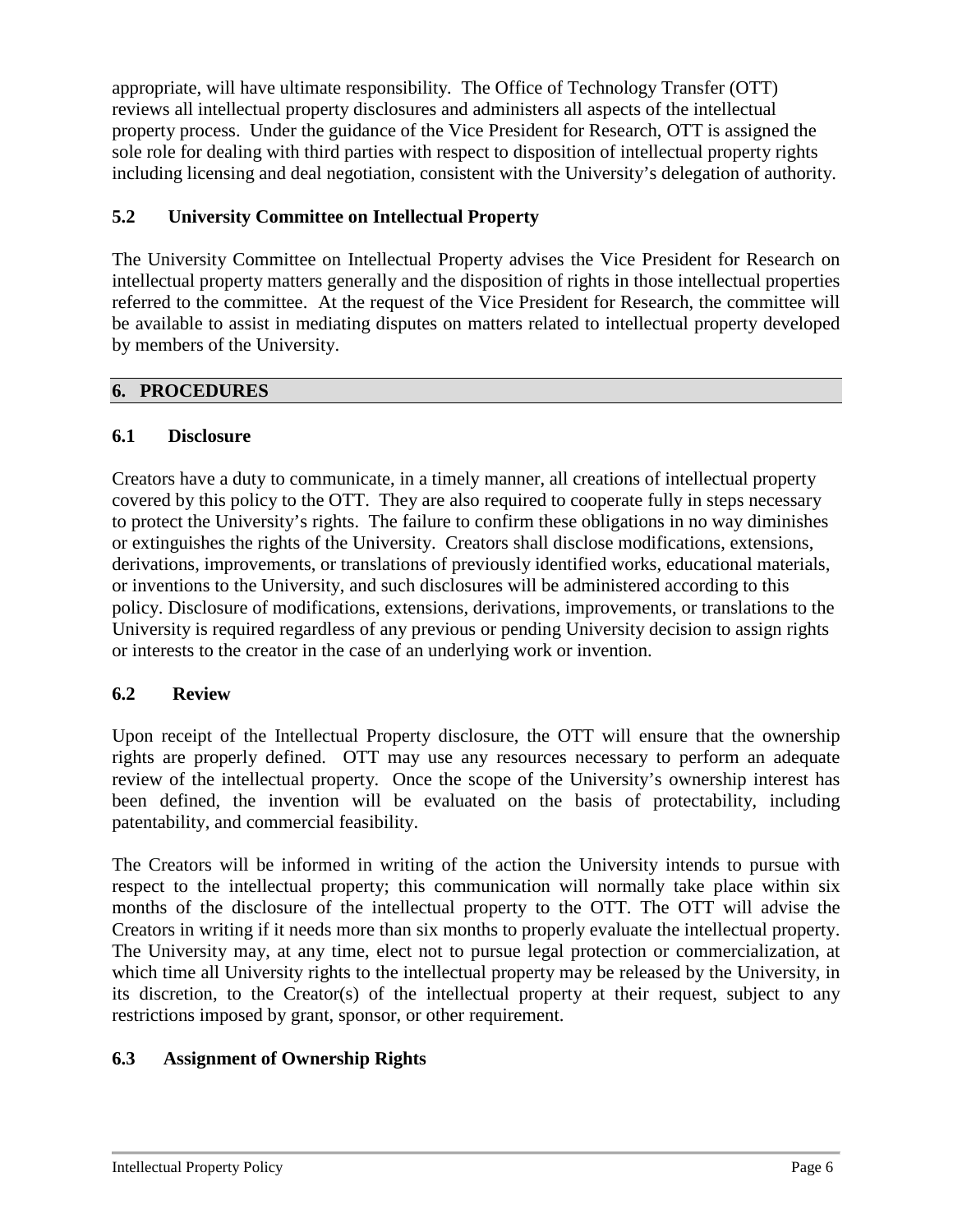In consideration of Creator's employment with the University and ongoing ability to engage in University Work, Creators of intellectual property assign all intellectual property rights resulting from University Work to the University upon their employment in accordance with the provisions of this policy and also as required by law. Creators agree to cooperate in the execution of any documents required by the University to record and perfect the assignment of such rights to the University. University-owned intellectual property rights may be assigned, licensed, or otherwise transferred to a third party only by an authorized representative with the written consent of the University. The University may, at any time and in its sole discretion, elect not to pursue a patent or other legal protection or commercialization activities. Under the authority of the Vice President of Research, the OTT may either 1) release the ownership rights to the Creator(s) (or research sponsor) where applicable, or 2) define ownership rights of the University subject to any restrictions imposed by grant, sponsor or other requirements.

### **6.4 Licensing Negotiations**

Based on the University's assessment of any commercial interest in the intellectual property, the University may negotiate with one or more potential licensees. The University may accept equity as consideration for a license transaction for University-owned technology.

All decisions as to licensing or other disposition of intellectual property owned by the University, and liquidation of any consideration received by the University for such licensing, are at the sole discretion of the University, consistent with the University's delegation of authority.

### **6.4.1 Equity Agreements**

When equity is acquired as part of a licensing agreement, the OTT will normally follow these guidelines:

- 1. Without the prior approval of the Vice President of Research, the University will acquire no greater than 10% of the ownership of a company.
- 2. The University will normally not accept a position on the board of directors of companies in which the University takes an equity position, but may accept and exercise observer rights on such boards.
- 3. The University will normally define the liquidating event upon acquisition of the equity interest

### **6.5 Management and Royalty Distributions**

### **6.5.1 Intellectual Property Expenses**

If the University decides to pursue legal protection for intellectual property, the University will normally bear the costs associated with such protection. The University must be reimbursed for those costs before revenues are distributed to Creators under this policy. The University will maintain appropriate accounts for documenting the expenses and revenues associated with intellectual property.

### **6.5.2 Collaboration Agreements**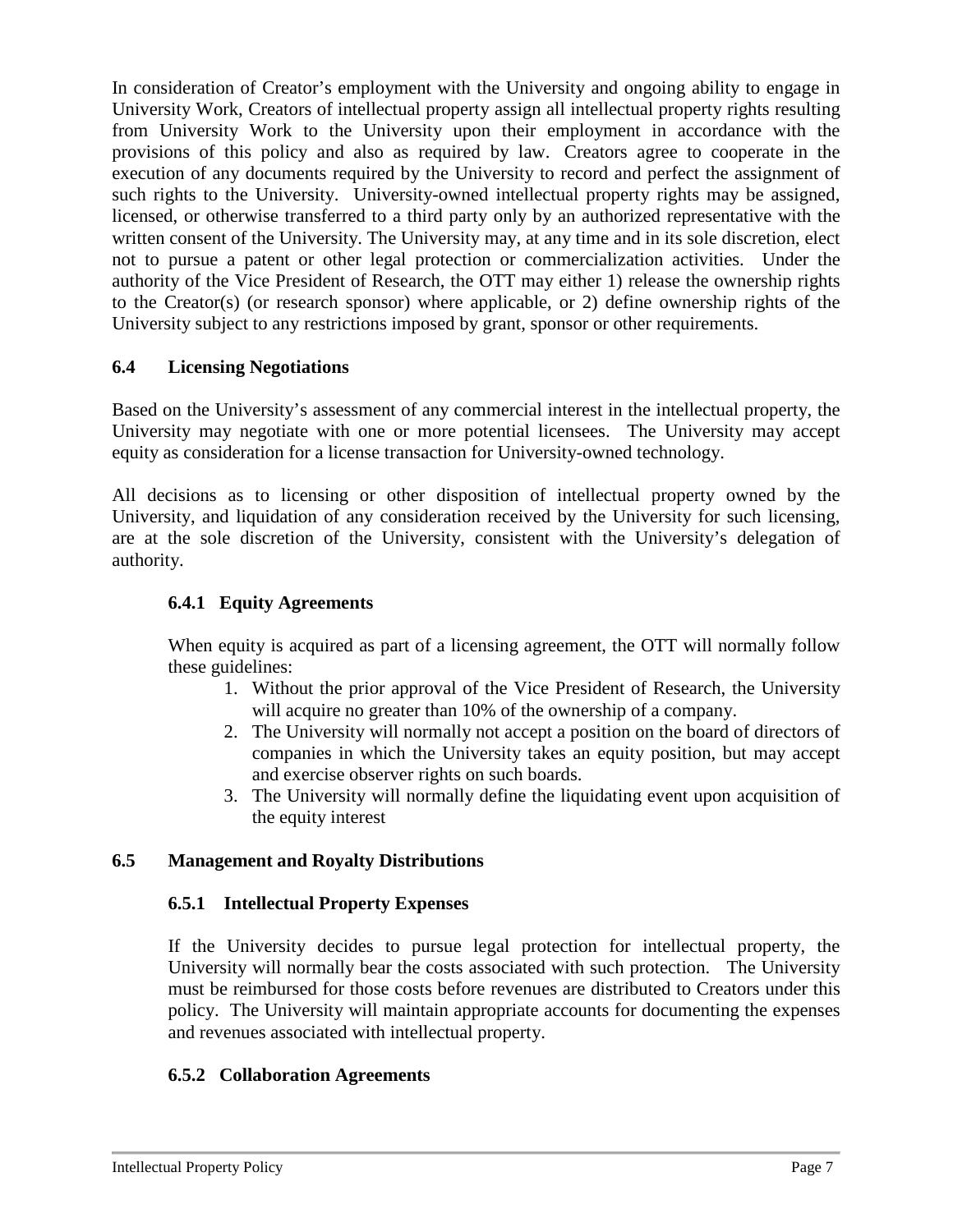In cases in which the University's rights and interests in intellectual property are shared with other institutions, organizations, or program collaborators, or when such entities agree to contribute to the evaluation, development, or exploitation of the intellectual property, the University may elect to enter into separate agreements to establish means by which the intellectual property rights will be protected and royalties will be distributed among the parties. Distribution of royalties to University employees will be governed by this policy. Royalties distributed to third parties (those not affiliated with the University) shall not be considered part of net royalty income under this plan.

### **6.5.3 Royalty Distributions**

Any royalty income received by the University from intellectual property covered under this policy is first used to reimburse the University for expenses associated with the intellectual property. Any distribution of royalties, or other distributable funds paid pursuant to this policy constitute supplemental income to the recipient, who bears all tax consequences.

Funds or other consideration provided by external sponsors to the University to support the performance of University Work are not royalties and do not constitute income to the University on which royalty distributions may be computed.

| <b>Net</b> | Creator(s) | University          |
|------------|------------|---------------------|
| Revenues   | Share      | <b>General Fund</b> |
| Up to and  | 50%        | 50%                 |
| including  |            |                     |
| \$100,000  |            |                     |
| Over       | 25%        | 75%                 |
| \$100,000  |            |                     |

Net Royalty will be distributed as follows:

- 1. Income and expenses will be computed on a cumulative basis. At the end of each fiscal year, the undistributed cumulative net income will be distributed according to the above schedule.
- 2. In the case of multiple University Creators, the Creators' share will be divided among the co-Creators as they mutually agree at the time of disclosure of the intellectual property to the University. This agreement shall be in writing, signed by all Creators involved, and submitted to the University. Should the Creators not mutually agree on a division, the University will make the final decision on division after consultation with all parties involved. If several intellectual properties are licensed under a single licensing agreement, the University will determine the share of net income to be assigned to each intellectual property.
- 3. For the purposes of royalty income only, all intellectual property, such as disclosures, patents, copyrights, marks, licenses, and similar matters related to a single technology and improvements and extensions thereon, shall be grouped together. For example, if two license agreements should result from a single technology, the Creator would receive 50% of the first \$100,000 of net